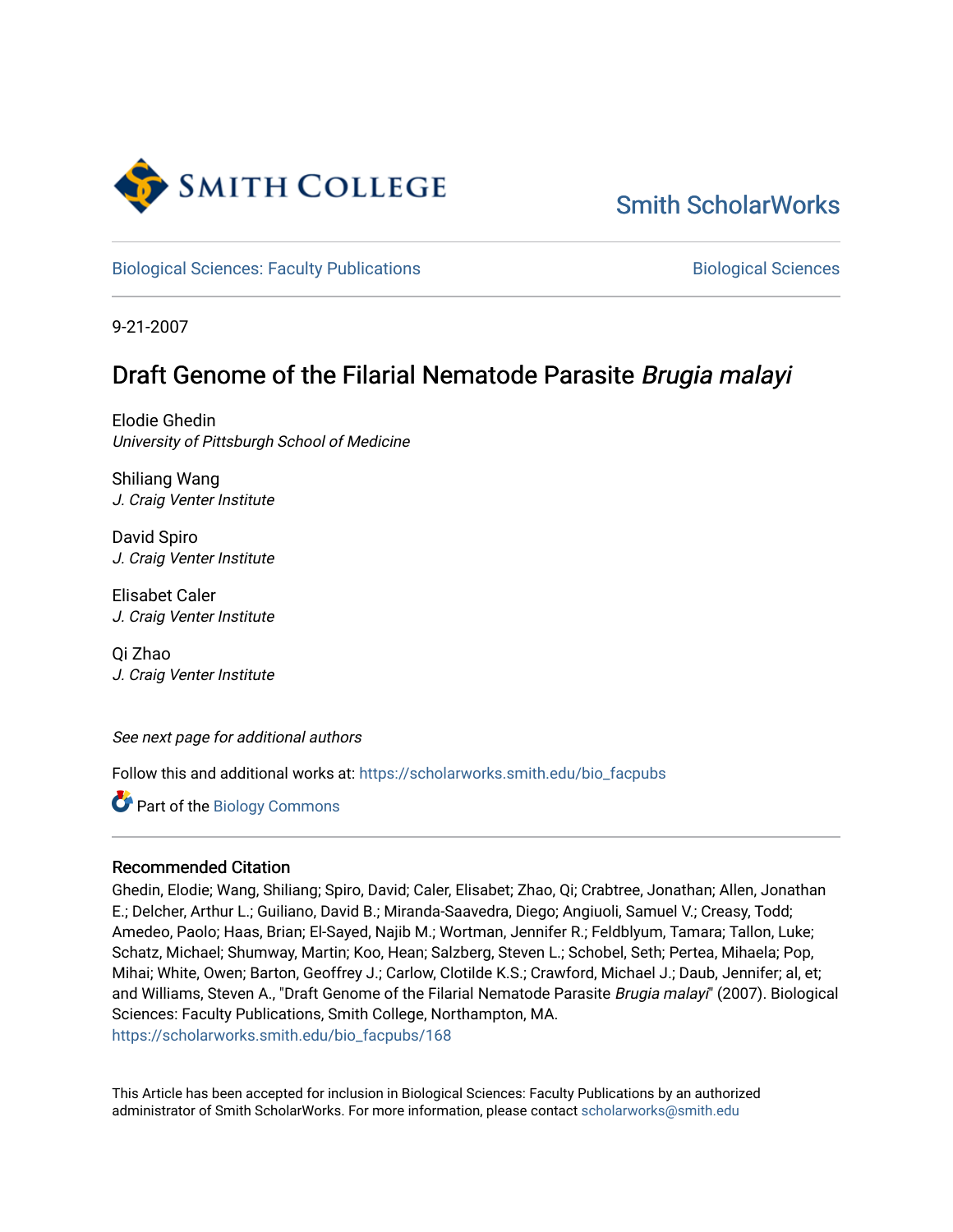## Authors

Elodie Ghedin, Shiliang Wang, David Spiro, Elisabet Caler, Qi Zhao, Jonathan Crabtree, Jonathan E. Allen, Arthur L. Delcher, David B. Guiliano, Diego Miranda-Saavedra, Samuel V. Angiuoli, Todd Creasy, Paolo Amedeo, Brian Haas, Najib M. El-Sayed, Jennifer R. Wortman, Tamara Feldblyum, Luke Tallon, Michael Schatz, Martin Shumway, Hean Koo, Steven L. Salzberg, Seth Schobel, Mihaela Pertea, Mihai Pop, Owen White, Geoffrey J. Barton, Clotilde K.S. Carlow, Michael J. Crawford, Jennifer Daub, et al, and Steven A. Williams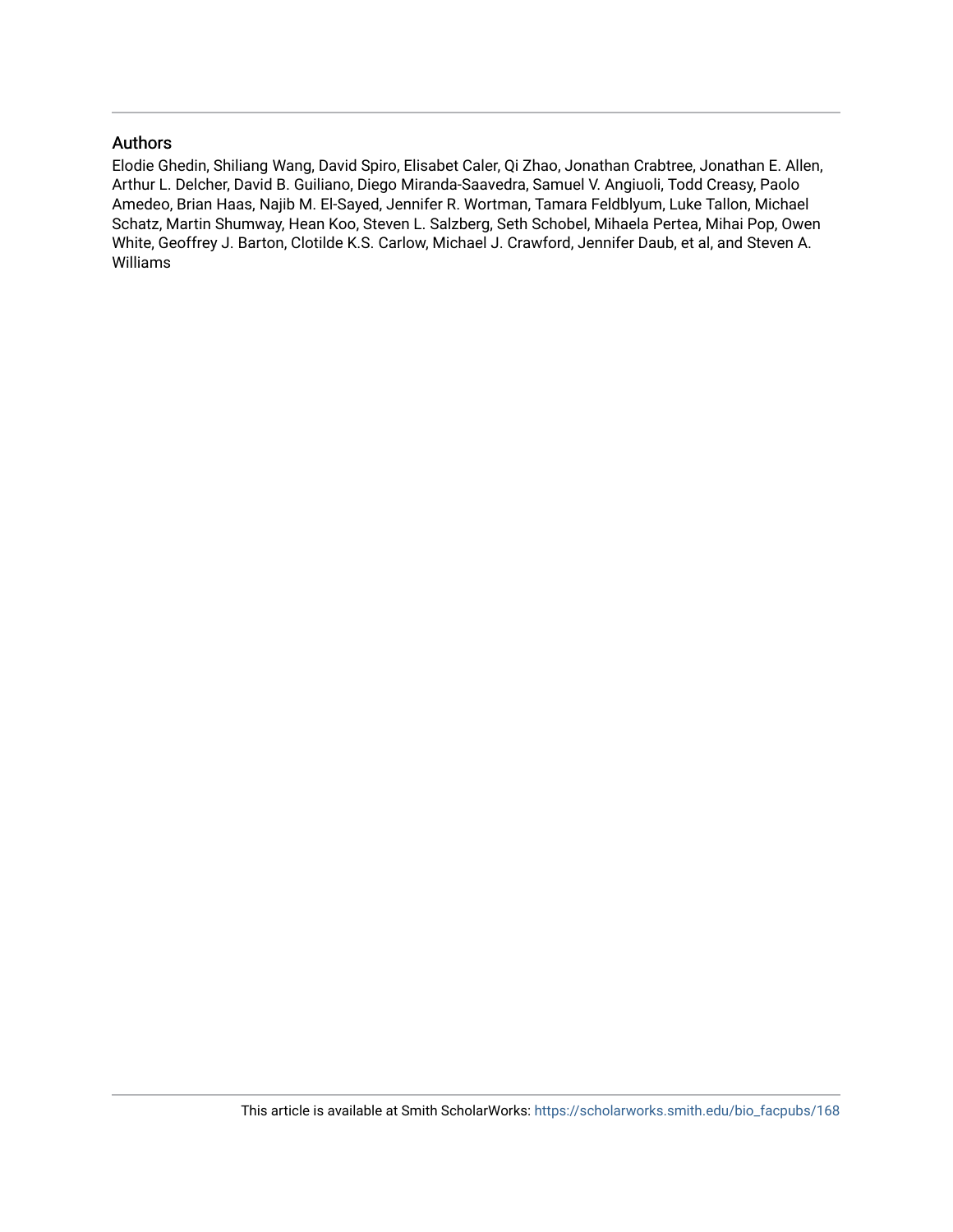

# NIH Public Access

**Author Manuscript**

*Science*. Author manuscript; available in PMC 2009 January 5.

Published in final edited form as:

*Science*. 2007 September 21; 317(5845): 1756–1760. doi:10.1126/science.1145406.

## **Draft Genome of the Filarial Nematode Parasite** *Brugia malayi*

**Elodie Ghedin**1,2,#, **Shiliang Wang**2, **David Spiro**2, **Elisabet Caler**2, **Qi Zhao**2, **Jonathan Crabtree**2, **Jonathan E. Allen**2,\* , **Arthur L. Delcher**2,†, **David B. Guiliano**3, **Diego Miranda-Saavedra**4,‡, **Samuel V. Angiuoli**2, **Todd Creasy**2, **Paolo Amedeo**2, **Brian Haas**2, **Najib M. El-Sayed**2,§, **Jennifer R. Wortman**2, **Tamara Feldblyum**2, **Luke Tallon**2, **Michael Schatz**2,†, **Martin Shumway**2, **Hean Koo**2, **Steven L. Salzberg**2,†, **Seth Schobel**2, **Mihaela Pertea**2,†, **Mihai Pop**2,†, **Owen White**2, **Geoffrey J. Barton**4, **Clotilde K. S. Carlow**5, **Michael J. Crawford**6, **Jennifer Daub**7,║, **Matthew W. Dimmic**6, **Chris F. Estes**8, **Jeremy M. Foster**5, **Mehul Ganatra**5, **William F. Gregory**7, **Nicholas M. Johnson**9, **Jinming Jin**10, **Richard Komuniecki**11, **Ian Korf**12, **Sanjay Kumar**5, **Sandra Laney**13, **Ben-Wen Li**14, **Wen Li**13, **Tim H. Lindblom**8, **Sara Lustigman**15, **Dong Ma**5, **Claude V. Maina**5, **David M. A. Martin**4, **James P. McCarter**6,16, **Larry McReynolds**10, **Makedonka Mitreva**16, **Thomas B. Nutman**17, **John Parkinson**18, **José M. Peregrín-Alvarez**1, **Catherine Poole**5, **Qinghu Ren**2, **Lori Saunders**13, **Ann E. Sluder**19, **Katherine Smith**11, **Mario Stanke**20, **Thomas R. Unnasch**21, **Jenna Ware**5, **Aguan D. Wei**22, **Gary Weil**14, **Deryck J. Williams**7, **Yinhua Zhang**5, **Steven A. Williams**13, **Claire Fraser-Liggett**2,¶, **Barton Slatko**5, **Mark L. Blaxter**7, and **Alan L. Scott**23

1*Division of Infectious Diseases, University of Pittsburgh School of Medicine, Pittsburgh, PA 15261, USA*

2*The Institute for Genomic Research (TIGR) and the J. Craig Venter Institute, 9712 Medical Center Drive, Rockville, MD 20850, USA*

3*Division of Cell and Molecular Biology, Biochemistry Building, Imperial College London, Exhibition Road, South Kensington, London, SW7 2AZ, UK*

4*School of Life Sciences Research, University of Dundee, Dow Street, Dundee, DD1 5EH, UK*

5*Division of Parasitology, New England BioLabs, Inc., 240 County Road, Ipswich, MA 01938, USA*

6*Divergence, Inc., 893 North Warson Road, St. Louis, MO 63141, USA*

7*Institute of Evolutionary Biology and Institute of Immunology and Infection Research, University of Edinburgh, Edinburgh EH9 3JT, UK*

8*Division of Science, Lyon College, 2300 Highland Road, Batesville, AR 72501, USA*

Supporting Online Material

www.sciencemag.org/cgi/content/full/317/5845/1756/DC1 Materials and Methods SOM Text Figs. S1 to S8 Tables S1 to S17 References

<sup>#</sup>To whom correspondence should be addressed. E-mail: GhedinE@dom.pitt.edu.

<sup>\*</sup>Present address: Lawrence Livermore National Laboratory, 7000 East Avenue, Livermore, CA 94550, USA.

<sup>†</sup>Present address: Center for Bioinformatics and Computational Biology, University of Maryland, College Park, MD 20742, USA. ‡Present address: Cambridge Institute for Medical Research, Wellcome Trust/MRC Building, Addenbrooke's Hospital, Hills Road, Cambridge CB2 0XY, UK.

<sup>§</sup>Present address: Department of Cell Biology and Molecular Genetics, 2105 H. J. Patterson Hall, and Center for Bioinformatics and Computational Biology, 3115 Biomolecular Sciences Building, University of Maryland, College Park, MD 20742, USA. ║Present address: The Wellcome Trust Sanger Institute, Hinxton Genome Campus, Cambridge CB10 1SA, UK.

<sup>¶</sup>Present address: Institute for Genome Sciences, University of Maryland School of Medicine, 800 West Baltimore Street, Baltimore, MD 21201, USA.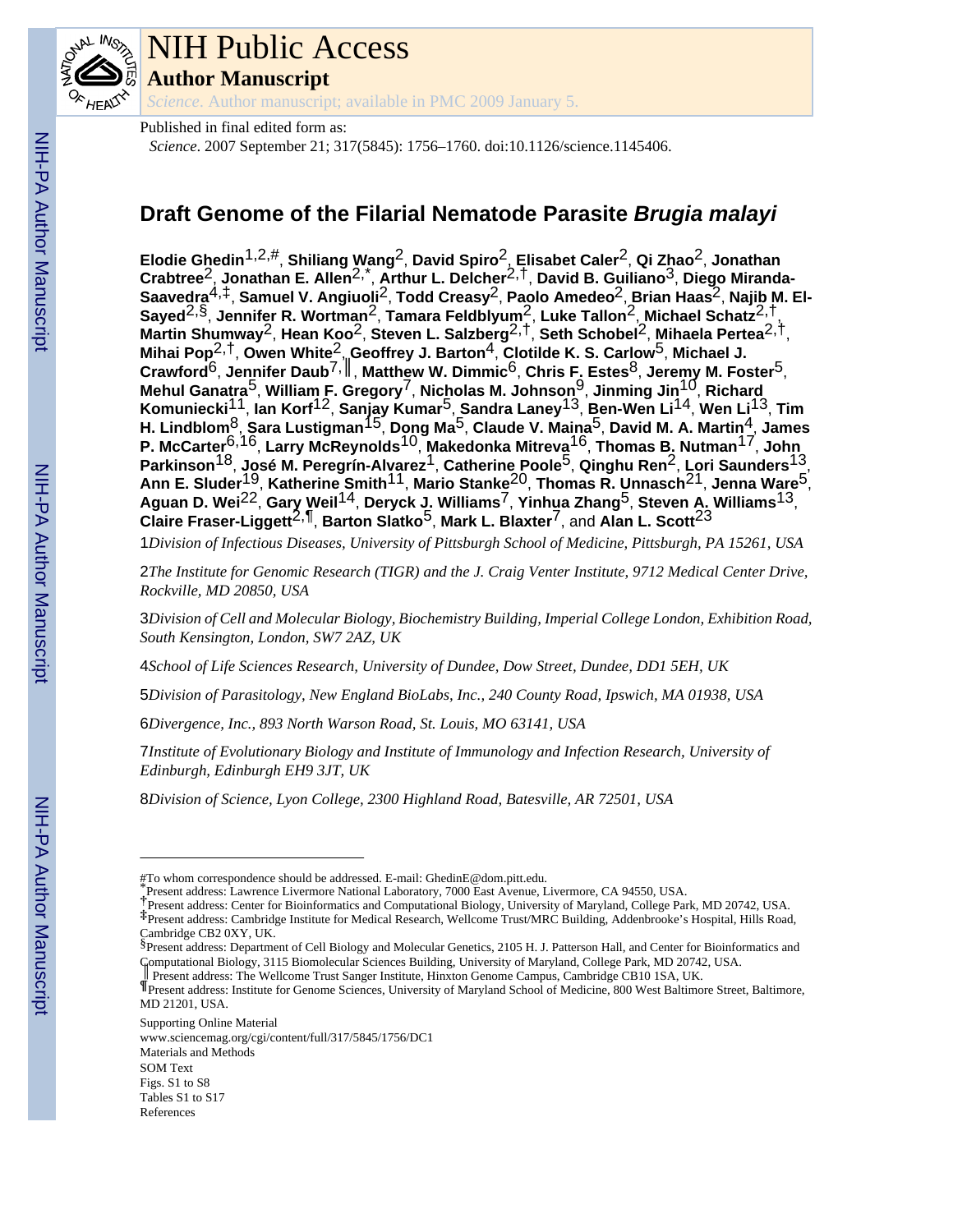Ghedin et al. Page 2

9*School of Biochemistry and Molecular Biology, The Australian National University, Canberra, ACT 0200, Australia*

10*Division of RNA Biology, New England Biolabs, Inc., 240 County Road, Ipswich, MA 01938, USA*

11*Department of Biological Sciences, University of Toledo, 2801 West Bancroft Street, Toledo, OH 43606– 3390, USA*

12*Genome Center, Section of Molecular Biology, Division of Biological Sciences, University of California at Davis, Davis, CA 95616, USA*

13*Clark Science Center, Smith College, Northampton, MA 01063, USA*

14*Infectious Diseases Division, Washington University School of Medicine, 660 South Euclid Avenue, St. Louis, MO 63110, USA*

15*Laboratory of Molecular Parasitology, Lindsley F. Kimball Research Institute, New York Blood Center, 310 East 67th Street, New York, NY 10021, USA*

16*Genome Sequencing Center, Washington University School of Medicine, 4444 Forest Park Avenue, St. Louis, MO 63108, USA*

17*Laboratory of Parasitic Diseases, National Institute of Allergy and Infectious Diseases, National Institutes of Health, 6610 Rockledge Drive, Bethesda, MD 20892–6612, USA*

18*Program in Molecular Structure and Function, Hospital for Sick Children, TMDT Building, 101 College Street, 15th Floor, East Tower, Toronto, ON, Canada, M5G 1L7*

19*Cambria Biosciences, 8A Henshaw Street, Woburn, MA 01801, USA*

20*Department of Bioinformatics, University of Göttingen, Goldschmidtstrasse 1, 37077 Göttingen, Germany*

21*Division of Geographic Medicine, University of Alabama at Birmingham, BBRB 203, 1530 Third Avenue South, Birmingham, AL 35294–2170, USA*

22*Department of Anatomy and Neurobiology, Washington University School of Medicine, 660 South Euclid Avenue, St. Louis, MO 63110, USA*

23*Department of Molecular Microbiology and Immunology, Bloomberg School of Public Health, Johns Hopkins University, 615 North Wolfe, Baltimore, MD 21205, USA*

#### **Abstract**

Parasitic nematodes that cause elephantiasis and river blindness threaten hundreds of millions of people in the developing world. We have sequenced the ~90 megabase (Mb) genome of the human filarial parasite *Brugia malayi* and predict ~11,500 protein coding genes in 71 Mb of robustly assembled sequence. Comparative analysis with the free-living, model nematode *Caenorhabditis* elegans revealed that, despite these genes having maintained little conservation of local synteny during ~350 million years of evolution, they largely remain in linkage on chromosomal units. More than 100 conserved operons were identified. Analysis of the predicted proteome provides evidence for adaptations of *B. malayi* to niches in its human and vector hosts and insights into the molecular basis of a mutualistic relationship with its *Wolbachia* endosymbiont. These findings offer a foundation for rational drug design.

> The phylum Nematoda is speciose and abundant and, although most species are free-living, many are parasitic. Over one-third of all humans, mainly in the developing world, carry a nematode infection. Parasitic worms typically cause chronic, debilitating infections that are often difficult to treat and that, despite the high cost to human health, have been neglected in biomedical research. Current knowledge of nematode molecular genetics and developmental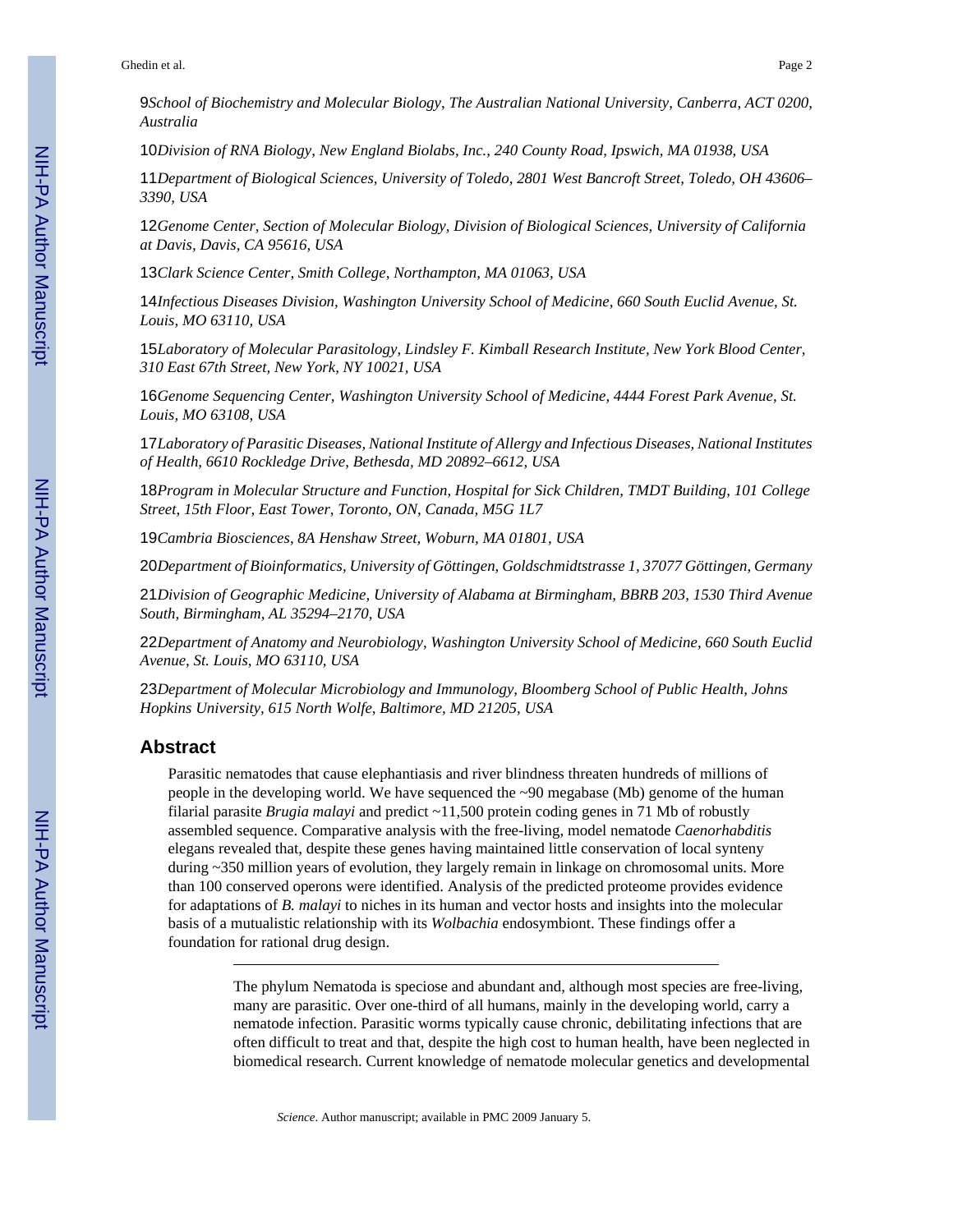biology is largely based on extensive studies of the free-living, bacteriovorous species *Caenorhabditis elegans*. Here, we present the initial analysis of the genome of the human filarial parasite *Brugia malayi*.

*Brugia malayi* is endemic in Southeast Asia and Indonesia. Like other filarial nematodes, *B. malayi* develops through four larval stages into an adult male or female (fig. S1), entirely within one of two host species—a mosquito vector (*Culex*, *Aedes*, and *Anopheles*) and humans, where adult worms can live for more than a decade. *B. malayi* was chosen for whole-genome sequencing (1) because it is the only major human filarial pathogen that can be maintained in small laboratory animals. Most filarial nematodes, including *B. malayi*, carry three genomes: nuclear, mitochondrial (available at GenBank, accession no. AF538716), and that of an alphaproteobacterial endosymbiont, *Wolbachia*. We present here the draft assembly and annotated genome of the TRS strain of *B. malayi*. We provide comparative analyses with *Caenorhabditis* and another well-annotated member of the superphylum Ecdysozoa, *Drosophila melanogaster*, to further illuminate the origins of novelty and loss of ancestral characters in the model species and the parasite. Comparative genome analysis reveals key features of Nematoda that define the scope of molecular diversity that has contributed to the success of the phylum. The analysis also uncovers adaptations that appear to have evolved in the *B. malayi* genome in response to the pressures of parasitism and to the presence of the parasite's *Wolbachia* endosymbiont, *w*Bm.

The *B. malayi* nuclear genome is organized as five chromosomes (2), including an XY sexdetermination pair, and has been estimated to be 80 to 100 megabases (Mb) (3,4). The sequence of the *B. malayi* nuclear genome was obtained to ~9× coverage with the use of whole-genome shotgun (WGS) sequencing (1,5). The sequences were assembled into scaffolds totaling  $~11$ Mb of data with a further ~17.5 Mb of contigs not integrated into any scaffold (orphan contigs). The repeat content of the *B. malayi* genome, estimated at ~15% (1), may have contributed significantly to assembly difficulties (5,6). From these sequence data, we estimate that the *B. malayi* genome is 90 to 95 Mb (Table 1) (5). In comparison, the *C. elegans* genome is 100 Mb and the *Caenorhabditis briggsae* genome 104 Mb. The overall G + C content (30.5%) is lower than that of *C. elegans* (35.4%) or *C. briggsae* (37.4%) (6).

The complement of protein-coding genes was derived by automated gene prediction from the  $\sim$ 71-Mb assembly and by manual annotation of selected gene families (table S1). The 11,515 robustly predicted gene-coding regions occupy ~32% of the sequence at an average density of 162 genes/Mb (Table 1).

After inclusion of genes estimated to be found in the unannotated portion of the genomic sequence (5), we infer that *B. malayi* has between 14,500 and 17,800 protein-coding genes, agreeing with previous estimates (7). Even the higher estimate is lower than the 19,762 (WormBase data release WS133) and 19,507 (6) genes reported for *C. elegans* and *C. briggsae*, respectively, which suggests that parasitic nematode genomes have fewer genes than their free-living counterparts, echoing a pattern observed in bacterial pathogens.

For the six scaffolds longer than 1 Mb, totaling ~25 Mb of the genome, the arrangement of *B. malayi* genes was compared with that of their *C. elegans* orthologs (Fig. 1). Linkage is in general conserved: For large regions of the *B. malayi* genome, orthologs map predominantly to one (or, in the case of scaffold 14972, two) *C. elegans* chromosome(s) (Fig. 1, A to C), which indicates maintenance of linkage of these genes despite ~350 million years of separation (8). However, local gene order is not conserved (Fig. 1D). The largest, 6.5-Mb scaffold contains interdigitating blocks of genes that map to chromosomes 4 and X of *C. elegans*, which suggests there were ancient breakage and fusion events between linkage groups. These data support a model where within-linkage group rearrangements have been many times more common than

*Science*. Author manuscript; available in PMC 2009 January 5.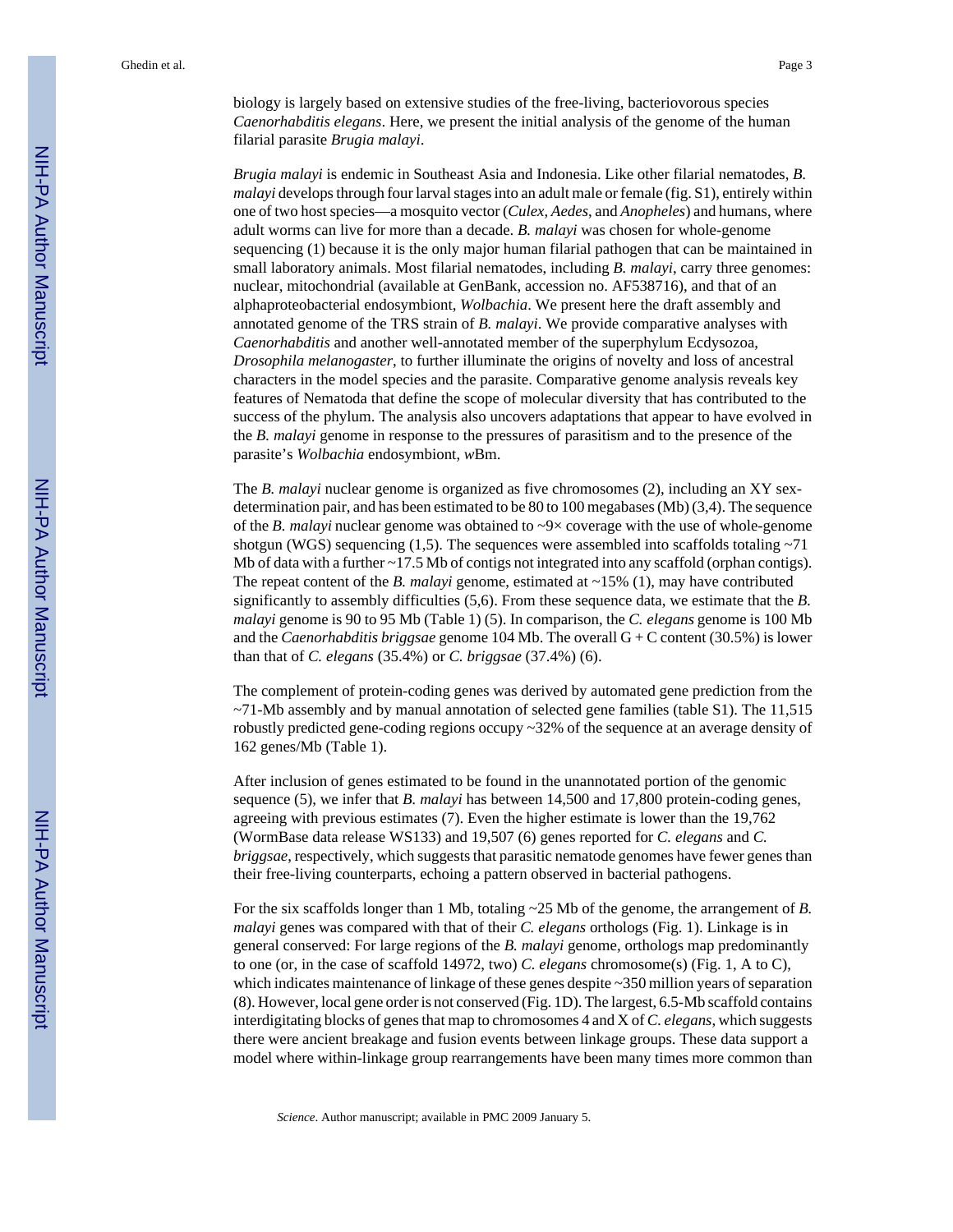between-linkage group translocations (7,9), a pattern that may be typical of nematode genomes  $(6,10)$ .

Operons are a common form of gene organization in bacteria and some protozoa, but in Metazoa, operons have been identified only in nematodes, platyhelminths, and urochordates (11,12). Using 1000 base pairs (bp) as the upper limit of intergenic spacing, 838 potential operons (5), containing ~1800 genes (16% of the total; 2 to 5 genes per operon), were found in the assembled genome (Fig. 2 and fig. S2). Of these putative operons, only 10% of the gene pairs were also in operons in *C. elegans* (table S2).

To obtain an estimate of the core complement of proteins that defines the phylum Nematoda, we compared the proteomes of *B. malayi*, *C. elegans*, and *C. briggsae*. Comparisons with the arthropod *D. melanogaster* were also made to help define a list of lineage-restricted genes. We identified 3979 sets of orthologs with representatives in all four species and 1726 sets of orthologs limited to the three nematode species (fig. S3A; tables S3 to S8). The average pairwise identity of *B. malayi* proteins with orthologs from either caenorhabilitid species is  $\sim$ 48%. The genes conserved in nematodes but absent from the fly include cathepsin Z–like cysteine proteases, major sperm proteins, and cuticle collagens, as well as several families of unknown function. In addition, these orthologs were significantly enriched (2.4- to 4.4-fold; P > 0.0017) for genes with RNA interference (RNAi) phenotypes in *C. elegans* (fig. S4), which is consistent with a gene set essential to the core of nematode biochemisty and cell biology. These lineage-restricted families may define a molecular "bauplan" of Nematoda.

As noted above, the *B. malayi* genome appears to have fewer genes than *C. elegans*. On examination, much of the disparity in gene numbers can be accounted for by the extent to which gene families in *Brugia* and *Caenorhabditis* have undergone lineage-specific expansion. More than 8% of the 5780 *B. malayi*–*C. elegans* ortholog clusters were expanded in *C. elegans* (fig. S3C).

Comparing the occurrence of protein domains in *B. malayi*, *C. elegans*, *C. briggsae*, and *D. melanogaster* (figs. S3B and S5 and table S9) revealed, to our surprise, that *B. malayi* is in some ways more similar to the fly than to the model worms. For example, *B. malayi* and *D. melanogaster* have similar numbers of genes of the most abundant domains, whereas several of the most abundant domains in the caenorhabditid nematodes rank much lower in or are absent from the filarial or fly genomes (fig. S5). For domains with high abundance in all four species, *C. elegans* tends to have 1.5- to 2-fold as many instances as do *B. malayi* or *D. melanogaster* (fig. S5).

The distinctive biology of *B. malayi* is likely to be underpinned by novel proteins with unique functions. After extensive comparative analyses, 20% of the predicted proteins were found to be *B. malayi*-specific (fig. S6 and table S10). More than one-third of the 1977 hypothetical proteins found only in *B. malayi* were confirmed by *B. malayi* expressed sequence tags. These genes constitute an interesting list of initial candidates for functional studies of putatively filaria-specific gene products.

The drugs used for treatment of filarial parasites, although effective in the short-term control of worm burden and transmission, require extended courses of treatment that have traditionally compromised their long-term effectiveness. Recently, issues of the emergence of drug resistance have become a concern (13,14). From the genome sequence we can identify several systems likely to be fruitful targets for the discovery of additional drug targets. (i) Molting: The *B. malayi* genome contains many homologs of genes that encode molecules required for molting in *C. elegans* (15) including proteases, protease inhibitors, nuclear hormone receptors (NRs), cuticular collagens, and chitinases (table S11). (ii) Nuclear receptors: Twenty-seven members of the NR family were identified in the *B. malayi* genome including orthologs of

*Science*. Author manuscript; available in PMC 2009 January 5.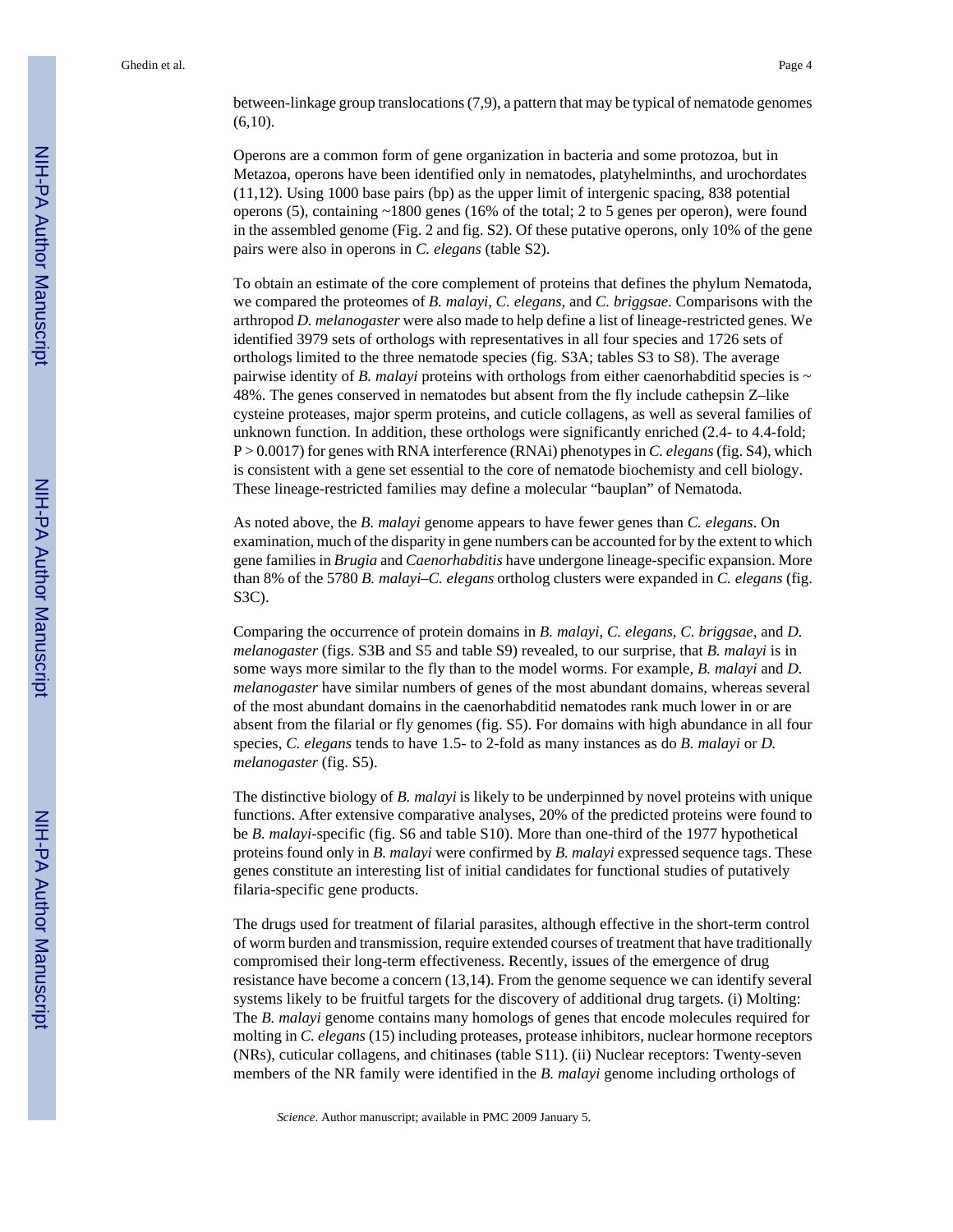*Ecr* (not present in the caenorhabditids) and other NRs acting in the *D. melanogaster* ecdysoneresponse cascade (table S12). (iii) Collagens and collagen processing: *B. malayi* has ~82 genes that encode for a collagen repeat (including cuticular collagens and basement membrane collagens) (table S13), which is less than half the number of collagens found in the *C. elegans* genome (~180). It also encodes enzymes important for cuticular collagen processing such as blisterase-like proteases, protease inhibitors, tyrosinases, mixed-function oxidases, and peptidyl-prolyl isomerase (table S1). (iv) Neuronal signaling: Seven putative biogenic amine heterotrimeric guanosine 5'-triphosphate–binding protein (G protein)–coupled receptors, 44 Cys-loop receptors, and 36 genes encoding potassium channels (table S14) were identified in *B. malayi*, a number of which are orthologs of *C. elegans* genes that can be mutated to give paralytic or uncoordinated phenotypes. (v) The *B. malayi* kinome: The *B. malayi* genome encodes  $\sim$ 205 conventional and  $\sim$ 10 atypical protein kinases (Table 2), of which 142 appear to be of fundamental importance based on the severity of their RNAi phenotypes in *C. elegans* (table S15). (vi) Reliance on host and endosymbiont metabolism: As 9 of 10 enzymes required for de novo purine synthesis, 6 of 7 genes required for heme biosynthesis, and all 5 enzymes required for de novo riboflavin biosynthesis are absent from the *B. malayi* genome, the worm may be forced to meet requirements for these key metabolic factors by active uptake of host-supplied molecules (16) or through reliance on wBm, which has complete purine, heme, and riboflavin synthesis pathways (17).

Effective RNAi by soaking worms in double-stranded RNA(dsRNA) has been demonstrated in *B. malayi* adults (18). We therefore expected to find components of the RNAi pathway in the genome (table S16). However, some genes necessary for systemic RNAi in *C. elegans* appear to be absent from *B. malayi*, including *sid-1*, a membrane channel that transfers dsRNA molecules from a source cell to neighboring cells (19); *sid-2*; *sid-3*; and *rsd-6*. The presence of a putative *drsh-1* ortholog suggests that *B. malayi* is also capable of microRNA processing. The effectiveness of RNAi in *B. malayi* implies either that these genes are rapidly evolving or are not required in *B. malayi* or that alternate pathways for siRNA transfer exist. Improvement of RNAi protocols for filarial nematodes would offer an attractive testing platform for verifying candidate drug targets.

Mapping *B. malayi* genes onto the *C. elegans* protein-protein interaction network (20) reveals an interesting pattern of evolutionarily conserved relations within the context of interconnected functional modules (figs. S7 and S8). Of 957 *B. malayi* genes that could be mapped, only 30 were found to be nematode-specific (supporting online text), revealing the overall conserved nature of the protein interaction network (21). Given the low level of sequence similarity between the two nematodes, the identification of conserved functional modules indicates that results from investigations of these complexes within *C. elegans* may be effectively translated to *B. malayi*.

*B. malayi* interacts with two hosts during its life cycle and is thought to have evolved mechanisms to suppress, subvert, or exploit host defense systems (22). Comparison of sequences of predicted proteins of *B. malayi* to that of interleukins, chemokines, and other signaling molecules from humans identified intriguing candidates including two genes encoding members of the macrophage migration inhibition (MIF) family of signaling molecules (23), transforming growth factor beta (TGFβ) homologs (including *Bm-tgh-1*) (24), and a member of the PDZ domain/interleukin 16 family (table S17). These proteins may be immune modulators that promote parasite survival or growth and differentiation factors important in parasite development. In addition, members of the ALT (abundant larval transcript) family of proteins have been implicated as virulence factors through their ability to modulate macrophage function (25). The *B. malayi* genome sequence revealed an unexpected diversity of 13 ALT genes (table S17), most of which are expressed by adult parasites. Note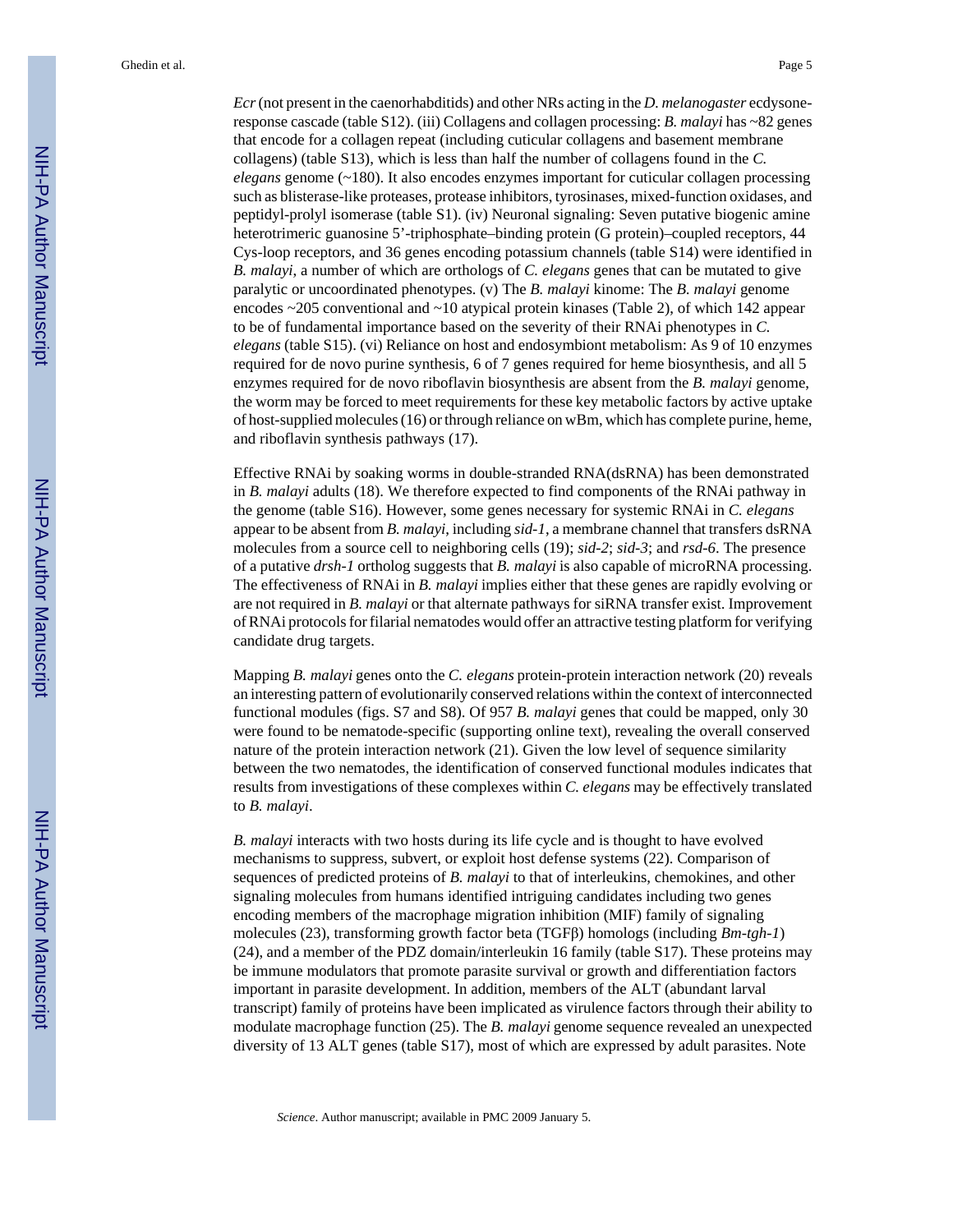that the ALTs represent one of the few gene families that are expanded in *B. malayi* but not in *C. elegans* (which has only one member).

The innate immune systems encoded in the *B. malayi* genome have a complexity comparable to those of *C. elegans* (26) and include thioester proteins, scavenger receptors, C-type lectins, and galectins. However, both nematodes lack the peptidoglycan-recognition and lipopolysaccharide-binding proteins found in arthropods. Although there are orthologs of some components of the DAF-2, TGFβ, and p38 mitogen-activated protein (MAP) kinase signaling cascades in *B. malayi* and *C. elegans*, there is no evidence for the nuclear factor κB and Dif pathways. None of the small antibacterial peptides described from *C. elegans* and *Ascaris suum* (27) were identified in *B. malayi*, which suggests that the parasite might have a unique set of small peptide effectors or may lack this effector arm altogether. *B. malayi* gene products implicated in defense against and interaction with mammalian and insect immune systems were found, including seven genes encoding antioxidants deployed at the cuticle surface, where they may protect against oxyradical attack (28) (table S17).

Four representative organisms involved in the maintenance of Brugian filariasis have now been sequenced: the nematode parasite; its *Wolbachia* endosymbiont, *w*Bm; mosquito vectors (*Aedes* and *Anopheles*); and the human host. Together these present opportunities for a systemsbased approach to understanding the molecular basis of parasitism and for identification of targets for intervention. In addition, defining the molecular mechanisms that allow filarial worms to persist for decades in an immunologically competent host may yield new strategies for the control of autoimmunity and the management of transplanted tissues.

The differences in genome content and organization between *Caenorhabditis* and *B. malayi* underscore the importance of obtaining additional genome data from representative species from across the diversity of the Nematoda (29). The ability to carry out large-scale comparative genomics within Nematoda will be key in defining molecules and pathways unique to nematode development and parasitism that can serve as the targets for the next generation of antinematode drugs and vaccines.

#### **Acknowledgements**

GenBank (EF588824 to EF588901); the *Brugia malayi* contigs are available in GenBank (DS237653, DS238272, DS238705, DS239028, DS239057, DS239291, DS239377, and DS239315); the *Brugia malayi* scaffolds are available in GenBank (AAQA01000958, AAQA01000097, AAQA01001500, AAQA01000425, AAQA01001819, AAQA01001498, AAQA01000384, AAQA01001952, AAQA01000736, AAQA01000571, and AAQA01000369); and the microarray primers sequences that were used for RT-PCR are deposited in ArrayExpress (A-TIGR-28). This work was supported by an NSF grant to J.H.W. and H.T., a National Institute of Allergy and Infectious Diseases grant to E.G., and New England Biolabs Incorporated support to B.E.S.

#### **References and Notes**

- 1. Ghedin E, Wang S, Foster JM, Slatko BE. Trends Parasitol 2004;20:151. [PubMed: 15099548]
- 2. Sakaguchi Y, Tada I, Ash LR, Aoki Y. J Parasitol 1983;69:1090. [PubMed: 6674460]
- 3. Sim BK, Shah J, Wirth DF, Piessens WF. Ciba Found Symp 1987;127:107. [PubMed: 2885158]
- 4. McReynolds LA, DeSimone SM, Williams SA. Proc Natl Acad Sci USA 1986;83:797. [PubMed: 3003750]
- 5. Materials and methods are available as supporting material on *Science* Online.
- 6. Stein LD, et al. PLoS Biol 2003;1:E45. [PubMed: 14624247]
- 7. Whitton C, Daub J, Thompson M, Blaxter M. Methods Mol Biol 2004;270:75. [PubMed: 15153623]
- 8. Vanfleteren JR, et al. Mol Phylogenet Evol 1994;3:92. [PubMed: 8075836]
- 9. Guiliano DB, et al. Genome Biol 2002;3:RESEARCH0057.1. [PubMed: 12372145]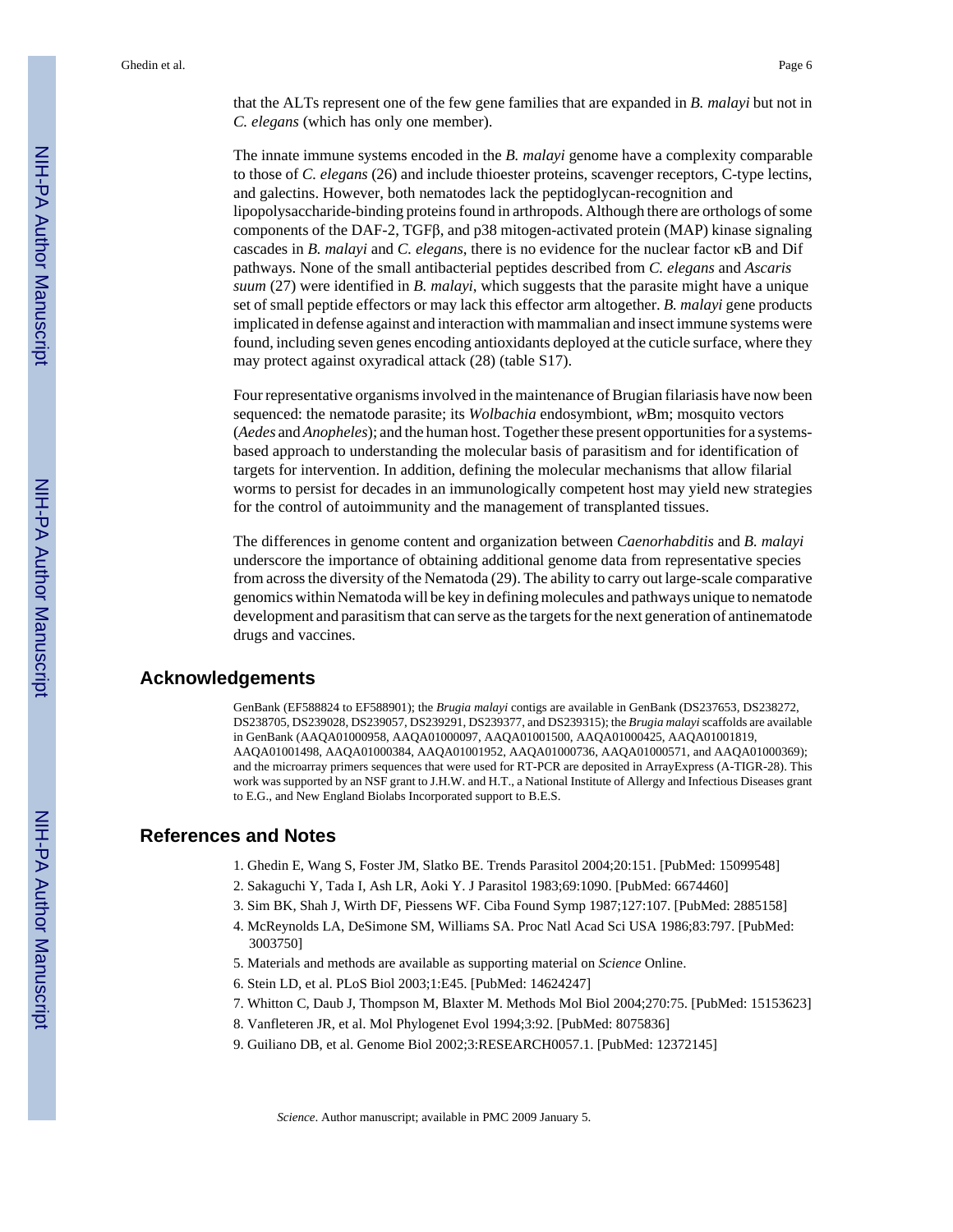Ghedin et al. Page 7

- 10. Lee KZ, Eizinger A, Nandakumar R, Schuster SC, Sommer RJ. Nucleic Acids Res 2003;31:2553. [PubMed: 12736304]
- 11. Blumenthal T. Brief Funct Genomic Proteomic 2004;3:199. [PubMed: 15642184]
- 12. Guiliano DB, Blaxter ML. PLOS Genetics 2006;2:e198. [PubMed: 17121468]
- 13. Awadzi K, et al. Ann Trop Med Parasitol 2004;98:231. [PubMed: 15119969]
- 14. Schwab AE, Boakye DA, Kyelem D, Prichard RK. Am J Trop Med Hyg 2005;73:234. [PubMed: 16103581]
- 15. Frand AR, Russel S, Ruvkun G. PLoS Biol 2005;3:e312. [PubMed: 16122351]
- 16. Chen SN, Howells RE. Exp Parasitol 1981;51:296. [PubMed: 6970680]
- 17. Foster J, et al. PLoS Biol 2005;3:e121. [PubMed: 15780005]
- 18. Aboobaker AA, Blaxter ML. Mol Biochem Parasitol 2003;129:41. [PubMed: 12798505]
- 19. Winston WM, Molodowitch C, Hunter CP. Science 2002;295:2456. [PubMed: 11834782]
- 20. Li S, et al. Science 2004;303:540. [PubMed: 14704431]
- 21. Sharan R, et al. Proc Natl Acad Sci USA 2005;102:1974. [PubMed: 15687504]
- 22. Murray J, Gregory WF, Gomez-Escobar N, Atmadja AK, Maizels RM. Mol Biochem Parasitol 2001;118:89. [PubMed: 11704277]
- 23. Pastrana DV, et al. Infect Immun 1998;66:5955. [PubMed: 9826378]
- 24. Gomez-Escobar N, Lewis E, Maizels RM. Exp Parasitol 1998;88:200. [PubMed: 9562423]
- 25. Gomez-Escobar N, et al. BMC Biol 2005;3:8. [PubMed: 15788098]
- 26. Alper S, McBride SJ, Lackford B, Freedman JH, Schwartz DA. Mol Cell Biol 2007;27:5544. [PubMed: 17526726]
- 27. Kato Y, Komatsu S. J Biol Chem 1996;271:30493. [PubMed: 8940016]
- 28. Ou X, Tang L, McCrossan M, Henkle-Duhrsen K, Selkirk ME. Exp Parasitol 1995;80:515. [PubMed: 7729487]
- 29. Blaxter ML. Adv Parasitol 2003;54:101. [PubMed: 14711085]
- 30. Funding for this project was provided by a grant from the National Institute for Allergy and Infectious Diseases, NIH (NIAID/NIH U01-AI50903) awarded to E.G. and A.L.S. We would like to acknowledge our colleagues in the Filarial Genome Consortium and the filarial research community for their continued support and encouragement. The Filarial Genome Consortium was initiated by grants from the United Nations Special Programme for Research and Training in Tropical Diseases (TDR), which is cosponsored by the U.N. Children's Fund (UNICEF), U.N. Development Programme (UNDP), World Bank, and World Health Organization (WHO) (T23/79/152 to A.L.S.; T23/79/153 to B.S.; and T23/79/157 to S.A.W.). This whole-genome shotgun project has been deposited at the DNA Databank of Japan (DDBJ), European Molecular Biology Laboratory (EMBL), and GenBank under the project accession AAQA00000000. The version described in this paper is the first version AAQA01000000. The data are also available in WormBase release WS175.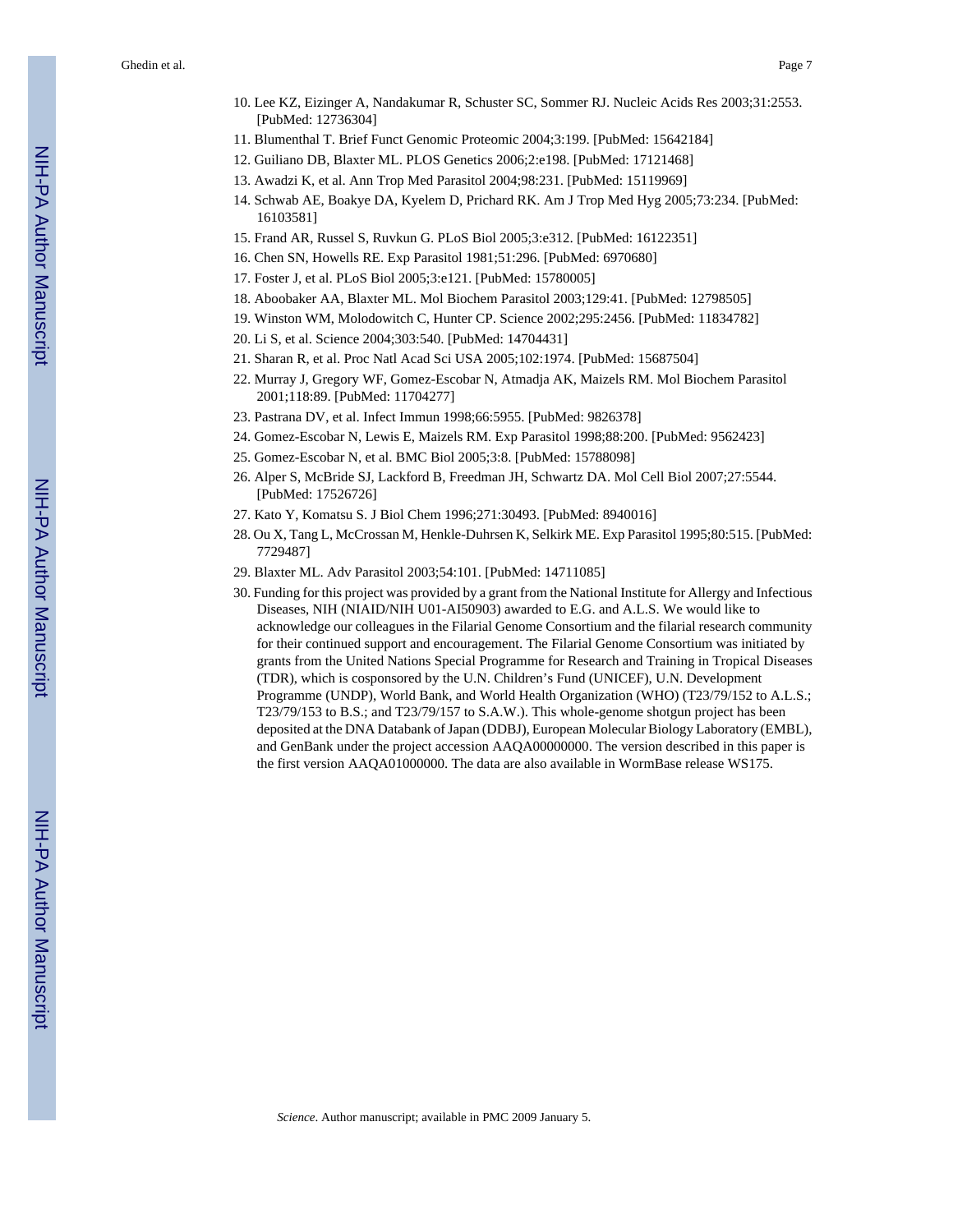

#### **Fig. 1.**

Genome organization of *B. malayi* in comparison with *C. elegans*. (**A**) Genes on the eight largest *B. malayi* scaffolds. The upper part of each scaffold cartoon represents genes in conserved operons (black) or *B. malayi*–specific operons (red) or genes not in operons (gray). The lower part indicates genes with orthologs in *C. elegans*, colored to indicate the *C. elegans* chromosome on which the ortholog is located. (**B**) Numbers of genes on the longest *B. malayi* scaffolds that have orthologs on each of the six *C. elegans* chromosomes. (**C**) Distribution on the six chromosomes of *C. elegans* of orthologs of *B. malayi* genes. Orthologs map to both the conserved, central cores of the autosomes and to the less well conserved genes on the autosome arms. (**D**) Relative arrangements of the genes on *B. malayi* scaffold 14979 and their orthologs on *C. elegans* chromosome 3. Forward-and reverse-strand genes are distinguished (forward on top, reverse below). Red rectangles correspond to putative *B. malayi* operons, and black rectangles correspond to conserved operon structures.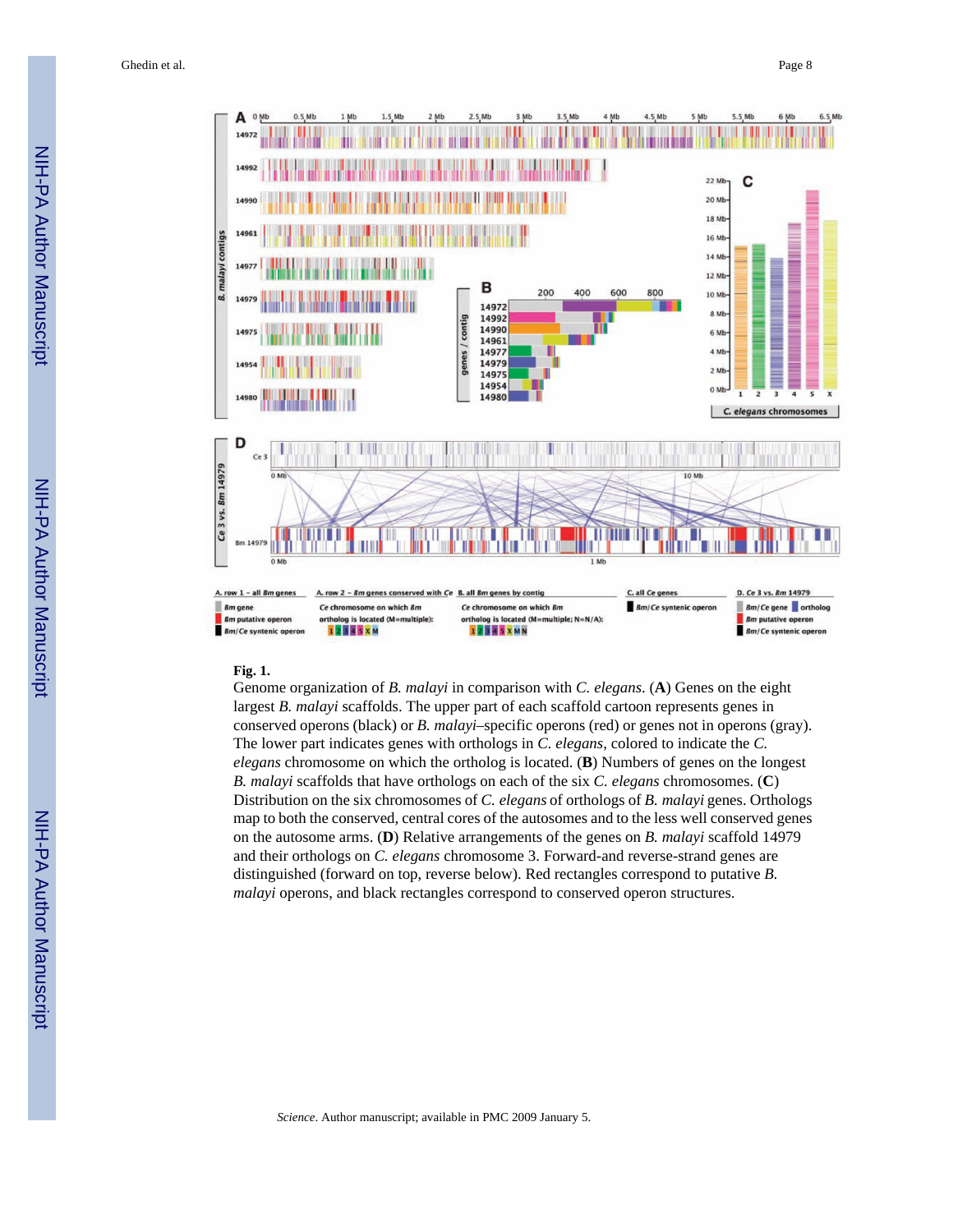

#### 14972 SCAFFOLD 14972<br>CONTIG 1384551 Y55F3AM.10 Y55F3AM.13 Y55F3AM.1  $\boldsymbol{\theta}$  $~25$  kb  $-600bp$ 5000 D 3CAFFOLD 14972<br>CONTIG 1384551 <del>1. . . . 1. . . .</del> تتبيتك بنبي Bm1\_40305 Bm1\_40310 F42C5.9

## **Fig. 2.**

A

B

C

SCAFFOLD 14992 CONTIG<sub>1384561</sub>

SCAFFOLD 14719 CONTIG 1381139

Operon diversity in the genome of *Brugia malayi*. The cartoon shows the structure of four putative *B. malayi* operons (scale is shown in base pairs). Gene transcriptional orientations are shown with colored arrows, and the *C. elegans* chromosome on which the ortholog is contained is indicated (II, green; IV, dark purple; V, light purple, or none, grey), along with the peptide identification number (table S2). *C. elegans* orthologs are aligned below the *B. malayi* contigs, and their gene names and operon identifiers are shown. The angled double bars show gaps in the *C. elegans* genomic DNA; the relative size of the gap is indicated. (**A**) Four predicted *B. malayi* genes, annotated as "hypothetical," have orthologs in a *C. elegans* operon. The *C. elegans* ortholog of the second gene is found on a different chromosome; the ortholog of E02H1.4 has not been identified within the *B. malayi* genome sequence. (**B**) In *C. elegans*, the orthologs of these genes are found in operons adjacent to each other but in opposing transcriptional orientations. (**C**) The *C. elegans* orthologs of genes found in this operon are relatively close to each other but are not in an operon. (**D**) The *C. elegans* ortholog of the first gene is not in the operon while the downstream gene (independently verified GenBank accession CAD22104) has no identifiable *C. elegans* ortholog.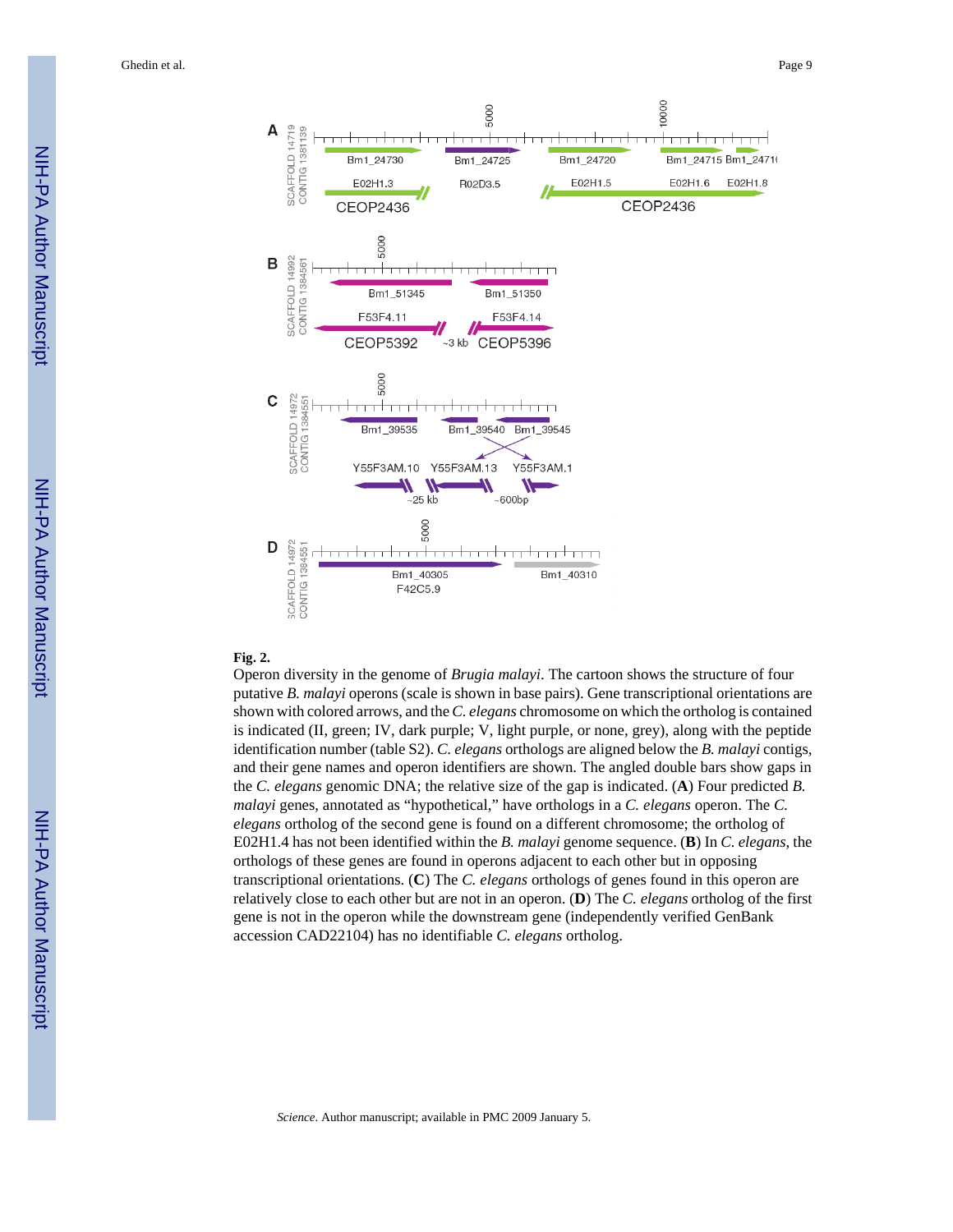#### **Table 1**

General features and genome content of *B. malayi*, with *C. elegans* values for comparison. Scaffolds are also called super-contigs, they are assembled into large regions of ordered sequence fragments separated by gaps. Orphan-contigs are sequence fragments (contigs) that do not have information allowing them to be linked to other fragments and into scaffolds. Singletons are sequences that cannot be assembled into sequence fragments (contigs). N50 is a lengthweighted average of contig or scaffold size, such that the average nucleotide in an assembly will appear in a contig (or scaffold) of N50 size or greater.

| <b>Features</b>                                          | <b>B.</b> malayi    | C. elegans |
|----------------------------------------------------------|---------------------|------------|
| Overall                                                  |                     |            |
| Estimated size of genome (Mb)                            | $90 - 95$           |            |
| Total number of bp of assembled sequence (bp)            | 88, 363, 057        |            |
| Number of scaffolds                                      | 8.180               |            |
| N50 of scaffolds (bp)                                    | 93,771              |            |
| Maximum length of scaffold (bp)                          | 6,534,162           |            |
| Number of bp assembled into scaffolds (bp)               | 70,837,048          |            |
| Number of orphan contigs                                 | 18.868              |            |
| Number of bp assembled into orphan contigs (bp)          | 17,526,009          |            |
| Number of singletons                                     | 176,099             |            |
| Number of bp in singletons (bp)                          | 108,289,205         |            |
| Protein-coding regions                                   |                     |            |
| Percent of genome containing protein-coding sequence (%) | 17.84               |            |
| Number of gene models                                    | 11,515              |            |
| Number of proteins                                       | $11,508(9,839)^{T}$ |            |
| Max/average protein length (amino acids)                 | 9,445/371           | 18,563/440 |
| Gene density (genes per Mb)                              | 162                 | 228        |
| Number of exons                                          | 83.672              |            |
| Mean/median exon size (bp)                               | 159/140             | 307/147    |
| Mean/median number of exons per gene                     | 7.27/5              | 6.38/6     |
| Number of bp included in exons                           | 13,282,846          |            |
| Number of introns                                        | 72,157              |            |
| Mean/median intron size (bp)                             | 311/219             | 320/68     |
| Number of bp included in introns                         | 22,512,502          |            |
| Mean length of intergenic region (bp)                    | 3,783               | 2218       |
| Overall $G + C$ content $(\%)$                           | 30.5                | 35.4       |
| Exons, $G + C$ content $(\%)$                            | 39.6                | 42.9       |
| Introns, $G + C$ content $(\%)$                          | 27.6                | 29.1       |
| Intergenic regions, $G + C$ content (%)                  | 30.9                | 32.5       |
| Non-protein coding genes                                 |                     |            |
| Transfer RNA (tRNA) genes (+ tRNA pseudogenes)           | $~233 (+26)$        |            |
| 5S ribosomal RNA (found in scaffolds and orphan contigs) | ~100                |            |

*\** This number includes seven pseudogenes.

† The number of proteins 100 amino acids long or larger.